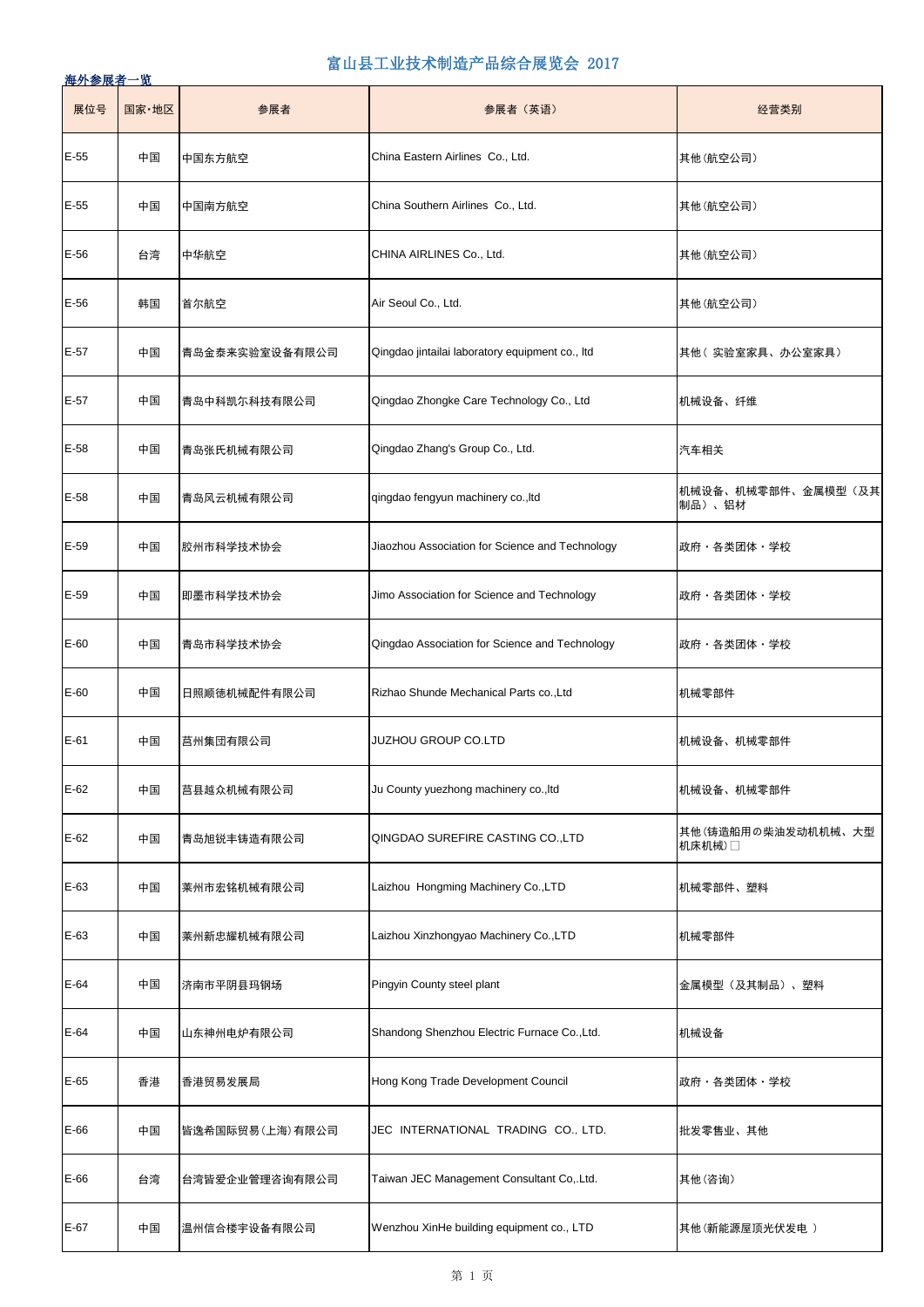| 展位号    | 国家·地区 | 参展者                      | 参展者(英语)                                                                                | 经营类别                      |
|--------|-------|--------------------------|----------------------------------------------------------------------------------------|---------------------------|
| $E-67$ | 中国    | 上海光凡新能源科技有限公司            | Shanghai GuangFan Amperex Technology Limited                                           | 其他(新能源屋顶光伏发电)             |
| E-68   | 中国    | 鞍山市铁东区享乐居养老院             | ANSHAN XIANGLEJU YANGLAOYUAN                                                           | 其他(社会福祉)                  |
| E-68   | 中国    | 鞍山市福乐园养老院                | ANSHAN FULEYUAN YANGLAOYUAN                                                            | 其他(社会福祉)                  |
| E-69   | 中国    | 黒龙江省商务庁                  | DEPARTMENT OF COMMERCE OF HEILONGJIANG<br><b>PROVINCE</b>                              | 政府・各类团体・学校                |
| $E-69$ | 中国    | 黒龙江省不老源酒业有限责任公司          | Heilongjiang province youth source wine co., LTD                                       | 其他( 酒の生产、醸造、卸、销售)□        |
| $E-70$ | 中国    | 黒龙江朗汐科技有限公司              | HEILONGJIANG LANGXI TECHNOLOGY CO.,LTD                                                 | 金属模型(及其制品)、批发零售业、食<br>品加工 |
| $E-70$ | 中国    | 哈尔滨科林娜经贸责任有限公司           | Harbin Colina Economic & Trade Co., Ltd.                                               | 批发零售业、食品加工                |
| E-71   | 中国    | 黒龙江力航节能设备有限公司            | Heilongjiang energy saving equipment Co., Ltd.                                         | 机械设备、其他 (节能建筑)            |
| E-71   | 中国    | 哈尔滨有机岛食品有限公司             | HARBIN ORGANIC ISLAND FOODSTUFFS CO., LTD.                                             | 食品加工                      |
| E-72   | 中国    | 牡丹江山泉国际经济技术合作有限公<br>司    | MUDANJIANG SPRING INTERNATIONAL ECONOMIC AND<br>TECHNICAL COOPERATION CO., LTD.        | 铝材、其他 (技能实习生)             |
| $E-72$ | 中国    | 黒龙江省五米常香农业科技发展股份<br>有限公司 | HEILONGJIANG WUMICHANGXIANG AGRICULTURAL<br>SCIENCE AND TECHNOLOGY DEVELOPMENT CO.,LTD | 食品加工                      |
| $E-73$ | 中国    | 石家庄赛米欧机械有限公司             | SHIJIAZHUANG Samuel Machinery Co., Ltd.                                                | 机械设备、机械零部件                |
| $E-73$ | 中国    |                          | 和北精工(天津)国际贸易有限公司   Hebay (Tianjin) International Trading Co., Ltd.                     | 机械设备                      |
| $E-74$ | 中国    | 河北中清机械有限公司               | Hebei Zhongqing Machinery company Co., Ltd.                                            | 机械零部件                     |
| $E-74$ | 中国    | 石家庄中清进出口贸易有限公司           | Shijiazhuang Zhongging Import And Export Co., Ltd                                      | 机械零部件                     |
| $E-75$ | 美国    | 北卡罗来纳州政府日本事务所            | Economic Development Partnership of North Carolina Japan<br>Office                     | 政府・各类团体・学校                |
| $E-75$ | 美国    | 在大阪•神戸美国总领事馆商务部          | U.S. Consulate General Osaka-Kobe Commercial Service                                   | 政府・各类团体・学校                |
| $E-76$ | 美国    | 艾奥瓦州经济开发机构               | Iowa Economic Development Authority                                                    | 政府・各类团体・学校                |
| $E-76$ | 美国    | 宾夕法尼亚州政府 地域振兴 经济开<br>发局  | Commonwealth of Pennsylvania Department of Community &<br>Economic Development         | 政府·各类团体·学校                |
| $E-77$ | 韩国    | NARA CORPORATION         | <b>NARA CORPORATION</b>                                                                | 机械设备、机械零部件                |
| E-77   | 韩国    | NARA DRIVE               | <b>NARA DRIVE</b>                                                                      | 机械设备、机械零部件、机器人相关          |
| $E-78$ | 韩国    | 成互技术 CO.                 | SUNGHO TECHNOLOGY CO.                                                                  | 机械设备、机械零部件                |
| $E-79$ | 俄罗斯   | <b>BM</b> Group          | <b>BM Group</b>                                                                        | 其他 (林业、进出口)□              |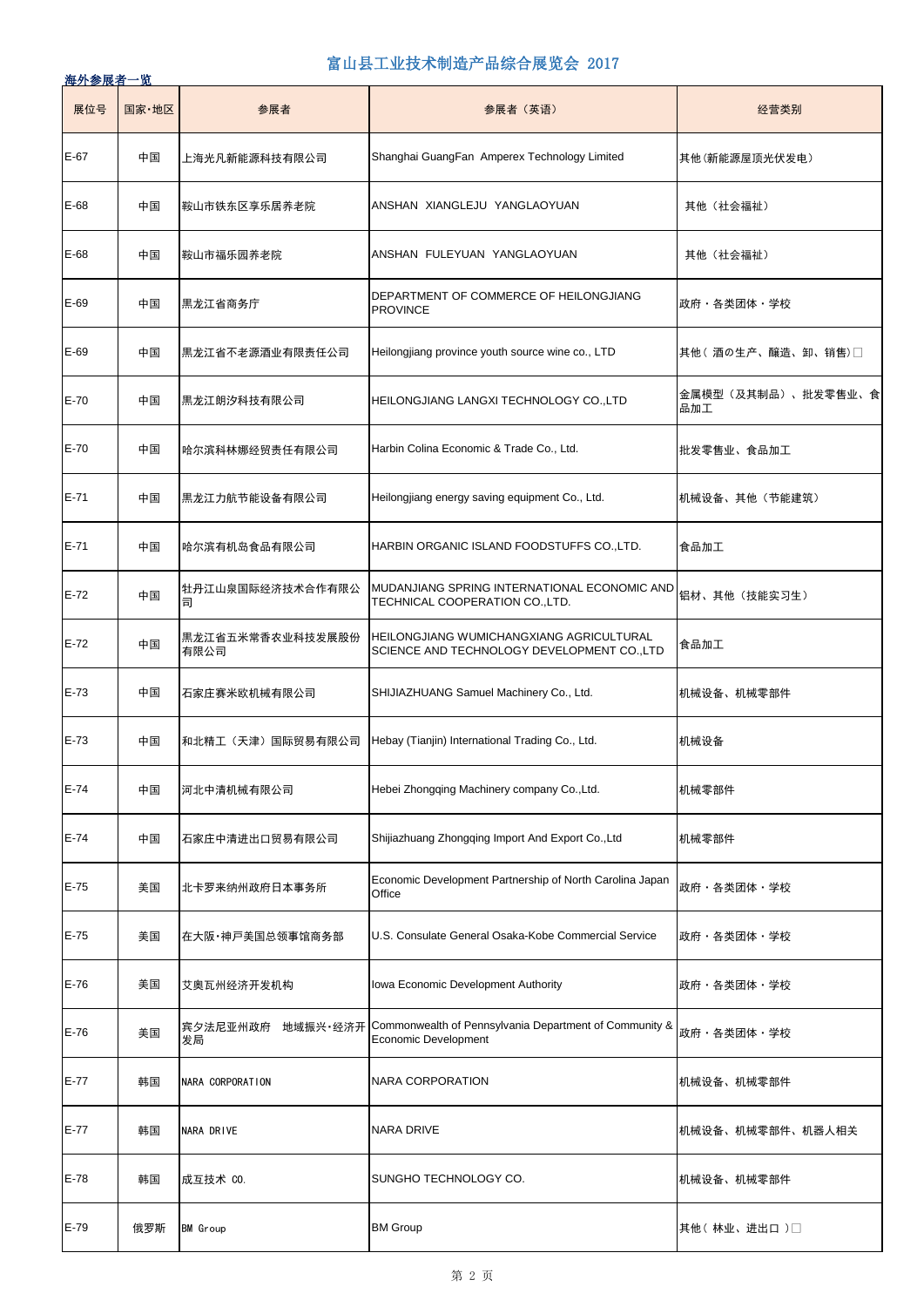| 展位号    | 国家·地区 | 参展者                              | 参展者 (英语)                                                        | 经营类别                                                |
|--------|-------|----------------------------------|-----------------------------------------------------------------|-----------------------------------------------------|
| $E-79$ | 俄罗斯   | KARVI COMPANY                    | <b>KARVI COMPANY</b>                                            | 其他( 进出口、窗及び建筑物正面) □                                 |
| $E-80$ | 俄罗斯   | FlyStation St. Petersburg Russia | FlyStation St. Petersburg Russia                                | 文化创意产业相关                                            |
| $E-80$ | 俄罗斯   | 在日俄罗斯联邦通商代表部                     | The Trade Representation of the Russian Federation in<br>Japan  | 政府・各类团体・学校                                          |
| E-81   | 中国    | 丹东实发工业滤布有限公司                     | Dandong Shifa Industry Filter Cloth Co., Ltd                    | 机械设备、机械零部件、汽车相关、电力<br>・电子、医药品、化学、食品加工、其他<br>(滤过、分离) |
| $E-81$ | 中国    | 辽宁兴发环境科技有限公司                     | Liaoning Xingfa Environment Technology Co., Ltd                 | 机械设备、机械零部件、汽车相关、电力<br>・电子、医药品、化学、食品加工、其他<br>(滤过、分离) |
| $E-82$ | 中国    | 丹东市隆盛铸造有限公司                      | DanDong City LongSheng Foundry CO., LTD                         | 机械零部件                                               |
| E-82   | 中国    | 丹东电力设备厂                          | Dandong Power Equitment Factory                                 | 电力・电子                                               |
| E-83   | 中国    | 丹东华星纺织品有限公司                      | dandong huaxing textiles co., Itd                               | 纤维、其他                                               |
| E-83   | 中国    | 丹东华洋纺织服装有限公司                     | Dandong Huayang Textiles & Garments Co., Ltd                    | 批发零售业                                               |
| $E-84$ | 中国    | 丹东日天纳米科技有限公司                     | DANDONGRITIAN NANO TECHNOLOGY CO., LTD.                         | 化学、其他(如滑石粉和氢氧化镁等的无<br>机粉末)                          |
| $E-84$ | 中国    | 辽宁天赐阻燃材料科技有限公司                   | LIAO NING TIANCI FIRE-RETARDANT MATERIAL<br>TECHNOLOGY Co., LTD | 化学、其他 (滑石, 水滑石, 填料, 阻燃<br>剂, 非金属矿物制品)               |
| $E-85$ | 中国    | 丹东美比食品有限公司                       | DANDONG MAGIFOOD CO.,LTD.                                       | 批发零售业                                               |
| $E-85$ | 中国    | 辽宁阿里郎生物工程股份有限公司                  | LIAONING ALILANG BIOENG INEERING CO., LTD                       | 批发零售业、食品加工                                          |
| E-86   | 中国    | 沈阳盛世房地产开发集団有限公司                  | Shengyang Shengshi Real Estate Development Group<br>Co., Ltd    | 其他                                                  |
| $E-86$ | 中国    | 东北石油管道有限公司                       | Northeast Petroleum Pipeline Co Ltd                             | 机械设备                                                |
| E-87   | 中国    | 大连豪骏达数控科技有限公司                    | Dalian haojunda CNC technology co., LTD                         | 其他(模具磨具/合金刀具)                                       |
| E-87   | 中国    | 丹东市振安区产业园区管委会                    | ZhenAn industrial park Of Dandong City                          | 政府・各类团体・学校                                          |
| E-88   | 中国    | 大连华展展览服务有限公司                     | Dalian Huazhan Exhibition Service Co., Ltd                      | 食品加工、其他(展示会场)                                       |
| E-88   | 中国    | 大连世恒新材料有限公司                      | DALIAN SHIHENG NEW MATERIAL LTD.                                | 纤维                                                  |
| $E-89$ | 中国    | 大连顺天兴达特种阀门有限公司                   | DALIAN SHUNTIAN XINGDA SPECIAL VALVES CO., LTD.                 | 机械设备、机械零部件                                          |
| $E-89$ | 中国    | 大连天佐清洁用品有限公司                     | DALIAN TIANZUO CLEANING PRODUCTS CO., LTD.                      | 其他(清扫工具制造)□                                         |
| $E-90$ | 中国    | 大连市旅顺口区经济合作局                     | Dalian Lushunkou District Economic Cooperation Bureau           | 政府・各类团体・学校                                          |
| $E-90$ | 中国    | 大连新飞船机有限公司                       | DALIAN XINFEI MARINE MACHINERY CO., LTD.                        | 机械设备、机械零部件                                          |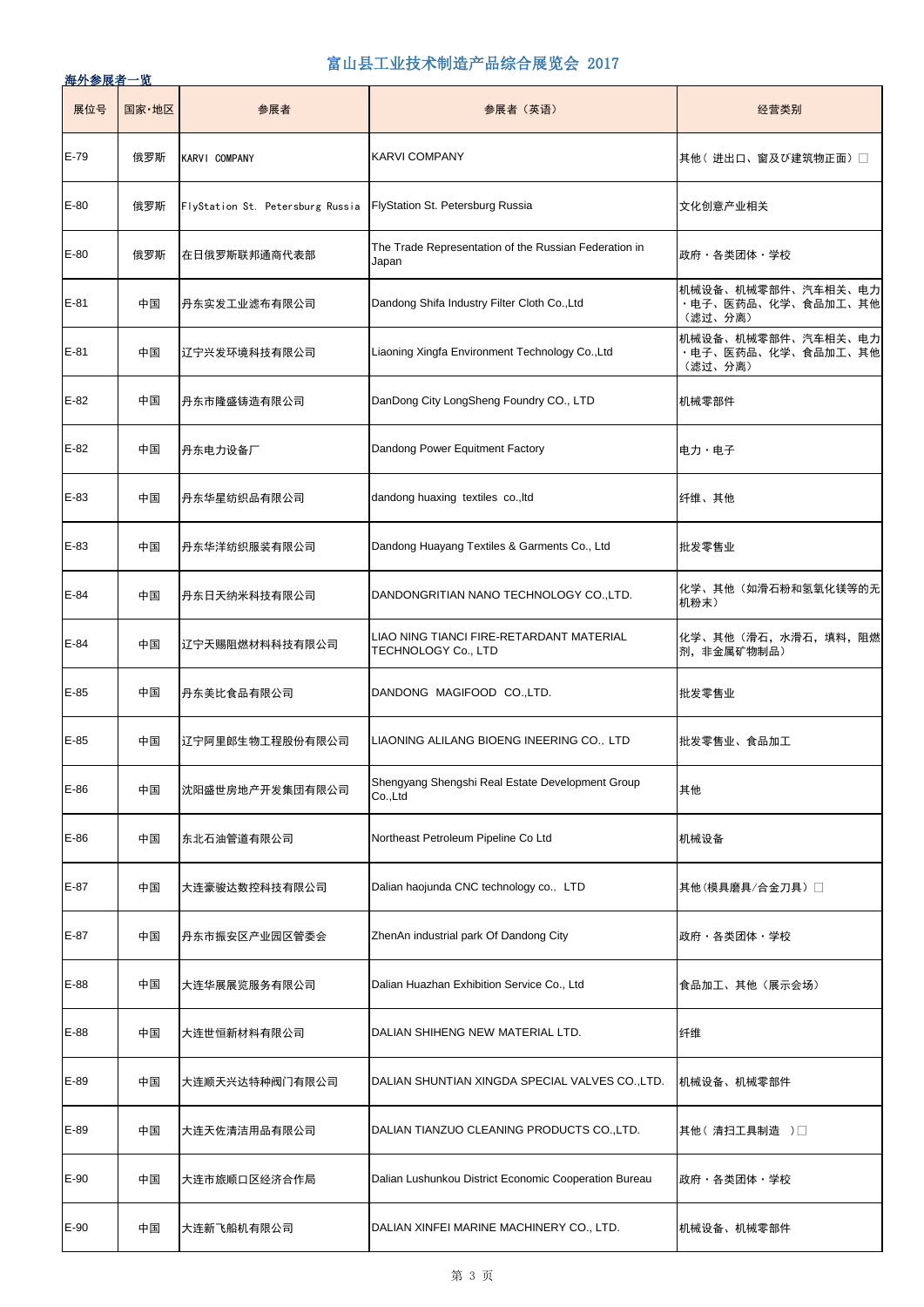| 展位号     | 国家·地区 | 参展者                         | 参展者 (英语)                                                                    | 经营类别                                     |
|---------|-------|-----------------------------|-----------------------------------------------------------------------------|------------------------------------------|
| $E-91$  | 菲律宾   | 在大阪菲律宾总领事馆                  | Philippine Consulate General<br>Philippine Trade and Investment Center      | 政府・各类团体・学校                               |
| $E-92$  | 泰国    | 泰国投资委员会(BOI)东京事务所           | Thailand Board of Investment (BOI) Tokyo Office                             | 政府・各类团体・学校                               |
| E-93    | 越南    | 驻日越南社会主义共和国大使馆              | Embassy of the Socialist Republic of Viet Nam in Japan                      | 政府・各类团体・学校                               |
| E-93    | 越南    | 在大阪越南社会主义共和国总领事馆            | Consulate-General of the Socialist Republic of Viet Nam in<br>Osaka         | 政府・各类团体・学校                               |
| E-94    | 缅甸    | 驻日缅甸联邦共和国大使馆                | Embassy of the Republic of the Union of Myanmar                             | 政府・各类团体・学校                               |
| $E-94$  | 其他    | 国际机关日本ASEAN Centre          | ASEAN-Japan Centre                                                          | 政府・各类团体・学校                               |
| E-95    | 印度    | 安得拉邦经济开发厅日本事务所              | Honorary Adviser & Japan Desk, Andhra Pradesh Economic<br>Development Board | 政府・各类团体・学校                               |
| $E-96$  | 印度    | FLURO ENGINEERING PVT. LTD. | FLURO ENGINEERING PVT LTD                                                   | 机械设备、机械零部件、汽车相关、机器<br>人相关、电力·电子、其他(进出口)□ |
| E-97    | 中国    | 辽宁省经济合作局                    | The Economic Cooperation Bureau of Liaoning Provincial                      | 政府・各类团体・学校                               |
| E-97    | 中国    | 辽宁省沈抚新区                     | <b>Shenfu New District</b>                                                  | 政府・各类团体・学校                               |
| E-98    | 中国    | 辽宁省环境保护产业协会                 | Liaoning Association of Environmental Protection Industry                   | 政府・各类团体・学校                               |
| E-98    | 中国    | 辽宁中部环保有限公司                  | LIAONING MIDLAND.E.P.LTD                                                    | 机械设备、其他(环境保护项目,污水处<br>理)                 |
| E-99    | 中国    | 盘锦雅奥科技发展有限公司                | Panjin Yaotech Co., Ltd                                                     | 化学                                       |
| E-99    | 中国    | 盘锦红海康养健康管理有限公司              | Panjin honghai                                                              | 医药品、化学                                   |
| $E-100$ | 中国    | 営口瑞丰环保服务有限公司                | YingKou RiFengEnvironmental Service CO.,LTD                                 | 机械设备                                     |
| $E-100$ | 中国    | 沈阳光大环保科技股份有限公司              | Shenyang Everbright Environmental Prtection Technology<br>Co., Ltd          | 机械设备、机械零部件                               |
| E-101   | 中国    | 陆海环科新能源有限公司                 | Luhai Huanke New Energy Co., Ltd                                            | 机械设备、机械零部件、电力・电子                         |
| E-101   | 中国    | 辽宁瑞邦石油技术发展有限公司              | LIAONING RUIBANG PETROLEUM CO., LTD                                         | 机械设备                                     |
| $E-102$ | 中国    | 辽宁阜新高新技术产业开发区               | FUXIN HI-TECH INDUSTRIAL DEVELOPMENT ZONE                                   | 机械设备                                     |
| $E-102$ | 中国    | 辽宁北辰液圧气动有限公司                | LIAONING BEICHEN HYDRAULICS AND PNEUMATICS<br>EQUIPMENT CO., LTD.           | 机械设备                                     |
| E-103   | 中国    | 福建省闽中有机食品有限公司               | FUJIAN MINZHONG ORGANIC FOOD CO., LTD.                                      | 食品加工                                     |
| E-103   | 中国    | 辽宁保力蓝劳务经贸合作有限公司             | LIAONING BAOLILAN LABOUR ECONOMIC & TRADE<br>COOPERATION CO., LTD           | 机械零部件、批发零售业、其他(人材派<br>遣服务)               |
| $E-104$ | 中国    | 营口恒洋新能源化工有限公司               | Yingkou Hengyang New Energy Chemical Co., Ltd.                              | 汽车相关、医药品、化学                              |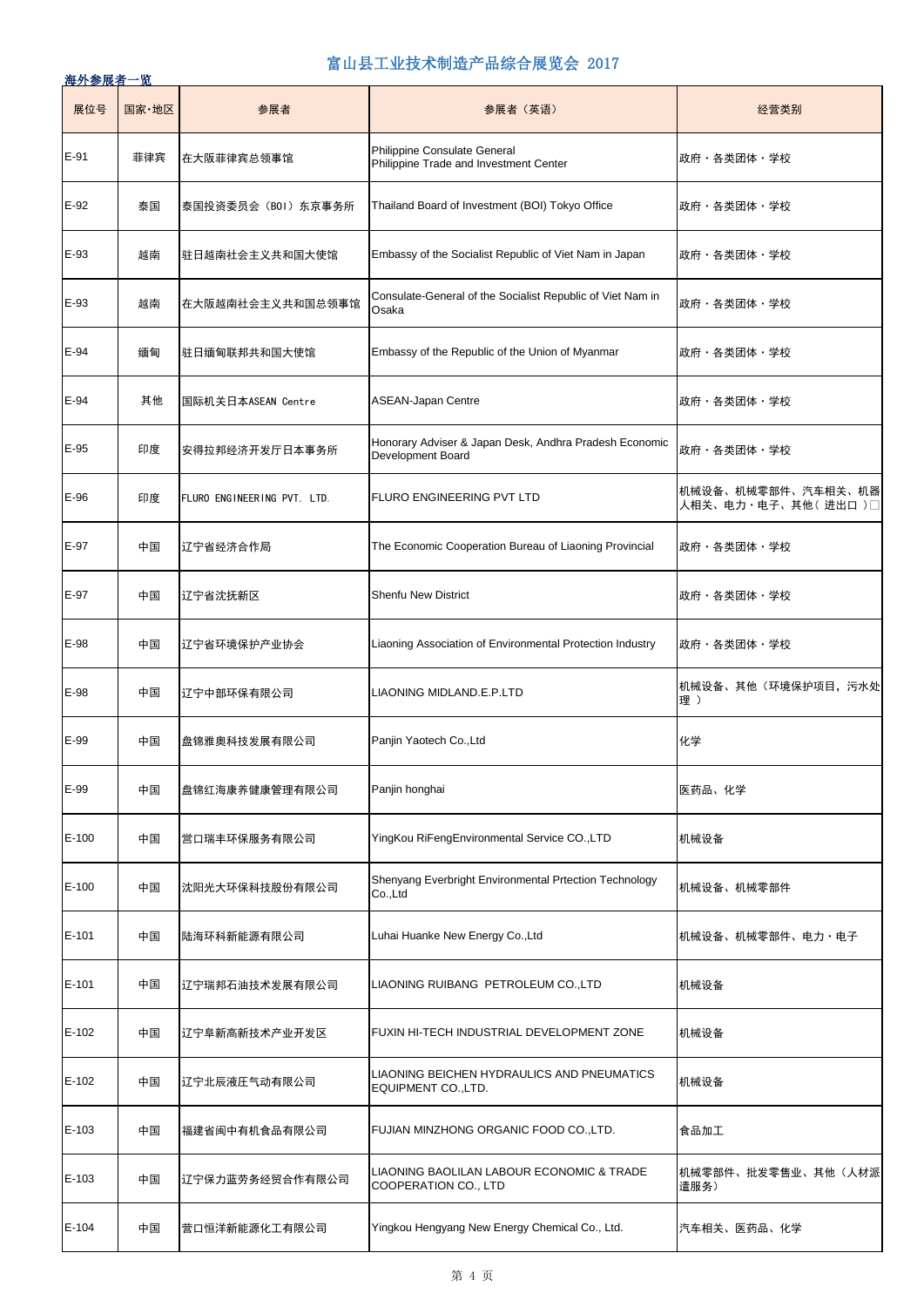| 展位号     | 国家·地区 | 参展者                 | 参展者 (英语)                                                                        | 经营类别                                                        |
|---------|-------|---------------------|---------------------------------------------------------------------------------|-------------------------------------------------------------|
| $E-104$ | 中国    | 辽宁省新亚国际旅行社          | LiaoNing XinYa International Travel Service                                     | 其他(旅行业务、商业咨询)                                               |
| E-105   | 蒙古    | 驻日蒙古国大使馆            | Embassy of Mongolia in Japan                                                    | 政府・各类团体・学校                                                  |
| $E-106$ | 蒙古    | J.A.M KONNEKTer有限公司 | J.A.M KONNEKTer Co., Ltd                                                        | 食品加工、其他(咨询)                                                 |
| $E-106$ | 蒙古    | Achmon有限公司          | Achmon LLC                                                                      | 纤维                                                          |
| $E-106$ | 蒙古    | Ulaanbaatar Fur有限公司 | <b>Ulaanbaatar Fur LLC</b>                                                      | 纤维                                                          |
| $E-106$ | 蒙古    | Konnekt有限公司         | Konnekt LLC                                                                     | 其他 (商务旅游)                                                   |
| $E-106$ | 蒙古    | Nooson Yurtunts组合   | Nooson Yurtunts co-operative union                                              | 纤维                                                          |
| $E-106$ | 蒙古    | Khos Az有限公司         | Khos Az LLC                                                                     | (童鞋)                                                        |
| $E-106$ | 蒙古    | Khongor Turuu有限公司   | Khongor Turuu LLC                                                               | 食品加工、其他(技能实习生派遣)                                            |
| $E-106$ | 蒙古    | 蒙古Kaizen协会          | Mongolian Kaizen Association                                                    | 政府・各类团体・学校                                                  |
| E-107   | 台湾    | 帆宣系统科技股份有限公司        | Marketech International Corp. (MIC)                                             | 机械设备、机械零部件、电力・电子                                            |
| $E-108$ | 台湾    | 益松广告科技有限公司          | Yisong advertise Ltd.                                                           | 铝材、批发零售业、传统工艺、文化创意<br>产业相关                                  |
| $E-108$ | 台湾    | 勤佑钢铁有限公司            | QINYOU METAL COMPANY LTD.                                                       | 铝材、批发零售业、传统工艺、文化创意<br>产业相关                                  |
| E-109   | 台湾    | 虹文贸易有限公司            | HOMEWARM LIFE LTD.                                                              | 纤维、批发零售业                                                    |
| E-109   | 台湾    | 优锐有限公司              | FINE SHARP INC.                                                                 | 批发零售业                                                       |
| E-110   | 台湾    | 财团法人医药工业技术发展中心      | Medical and Pharmaceutical Industry Technology and<br><b>Development Center</b> | 医药品                                                         |
| E-110   | 台湾    | 台湾医药品联盟             | Taiwan Pharmaceutical Alliance.                                                 | 医药品                                                         |
| E-111   | 中国    | 鞍山大华智能机器人产业园有限公司    | Anshan Dahua intelligent robot Industrial park                                  | 机械设备、机械零部件、金属模型(及其<br>制品)、汽车相关、机器人相关、航空航<br>天相关、电力·电子、IT、铝材 |
| $E-111$ | 中国    | 辽宁华海装备制造有限公司        | Liaoning Huahai equipment manufacturing limited company                         | 机械设备、机械零部件、金属模型(及其<br>制品)、汽车相关、机器人相关、航空航<br>天相关、电力·电子、IT、铝材 |
| $E-112$ | 中国    | 沈阳上林环保科技有限公司        | SHENYANG SHANGLIN ECO-TECHNOLOGIES CO.,LTD                                      | 机械设备、其他(环境保护设备项目)□                                          |
| $E-112$ | 中国    | 沈阳上林商贸有限公司          | SHENYANG SHANGLIN COMMERCLAL&TRADECO.,LTD                                       | 纤维□                                                         |
| E-113   | 中国    | 中国科学院沈阳应用生态研究所      | Institute of Applied Ecology Chinese Academy of Sciences                        | 其他(农林科研机构 ) □                                               |
| E-113   | 中国    | 内蒙古宏博种业科技有限公司       | NeiMengGu HongBo SEED CO., LTD.                                                 | 批发零售业、其他(谷物加工 ) □                                           |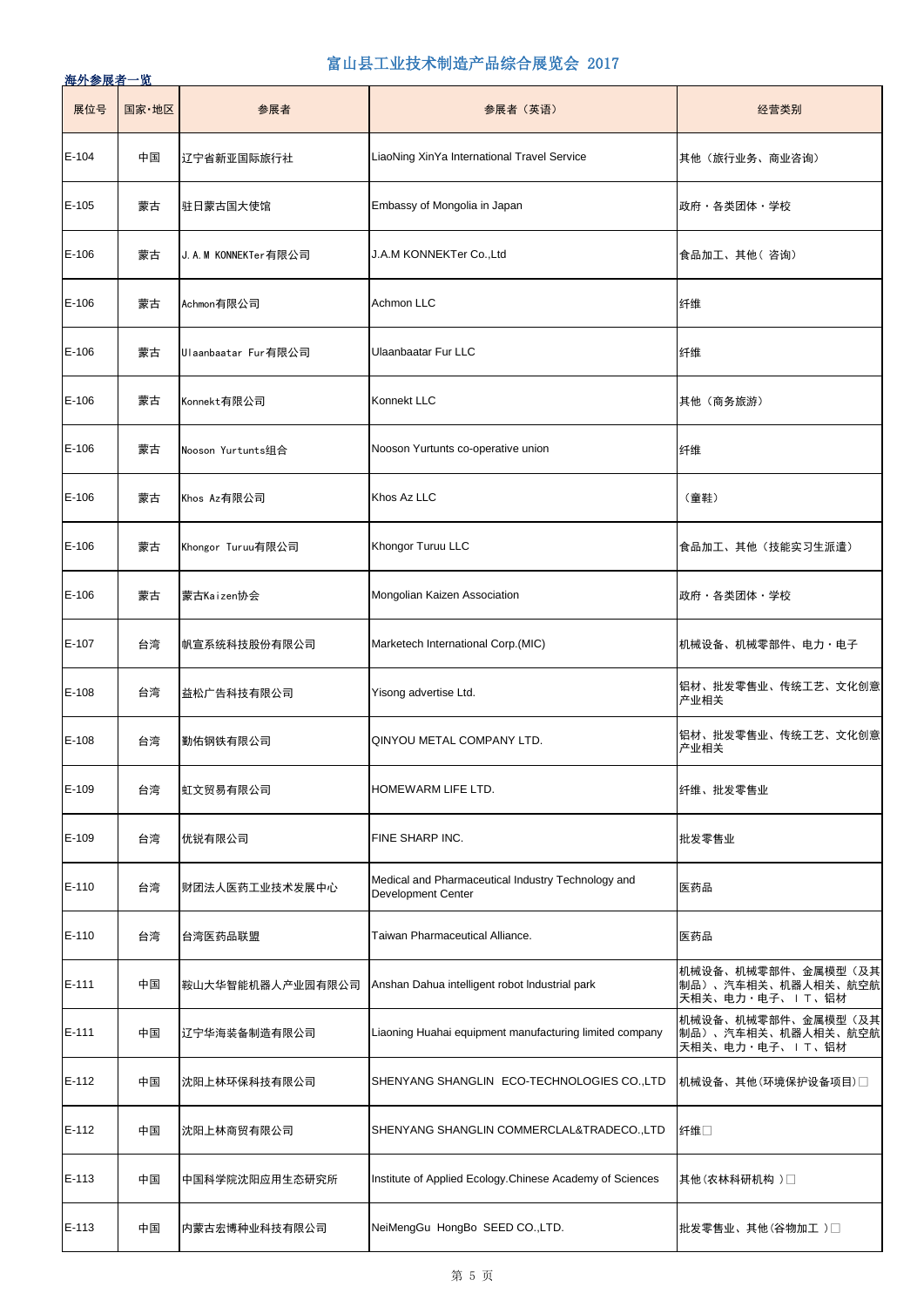| 展位号     | 国家·地区 | 参展者                 | 参展者 (英语)                                                                    | 经营类别                                 |
|---------|-------|---------------------|-----------------------------------------------------------------------------|--------------------------------------|
| $E-114$ | 中国    | 沈阳琳琅展览展示服务有限公司      | Shenyang Linlang Exhibition & Display service Co., Ltd                      | 文化创意产业相关                             |
| E-114   | 中国    | 沈阳琳琅文化用品设计有限公司      | Shenyang Linlang Stationery Design Co., Ltd                                 | 文化创意产业相关                             |
| E-115   | 中国    | 沈阳明瑞自动车部品有限公司       | Shenyang Mingrui Auto Parts Co., LTD                                        | 机械设备、金属模型(及其制品)、汽车<br>相关、电力・电子、塑料、铝材 |
| E-115   | 中国    | 大连中恒防水建材有限公司        | Dalian constant waterproof building materials Co., Ltd                      | 批发零售业                                |
| $E-116$ | 中国    | 辽宁省商务庁              | Department of Commerce of Liaoning Province                                 | 政府・各类团体・学校                           |
| $E-116$ | 中国    | 辽宁百帝路融资租赁股份有限公司     | Liaoning Belt and Road Financial Leasing Stock Co., Ltd                     | 医药品、化学、批发零售业、食品加工                    |
| E-117   | 中国    | 沈阳友邦经贸有限公司          | SHENYANG YOUBANG ECONOMIC TRADING CO., LTD.                                 | 机械设备、金属模型(及其制品)、电力<br>・电子、纤维、化学      |
| E-117   | 中国    | 辽宁中合贸易有限公司          | LIAONING ZHONGHE CO., LTD.                                                  | 机械设备、金属模型(及其制品)、电力<br>・电子、纤维、化学      |
| E-118   | 中国    | 沈阳源康生物技术发展有限公司      | Shenyang Yuankang Biotechnology development co., LTD                        | 化学、批发零售业                             |
| E-118   | 中国    | 辽宁国投源康生物科技股份有限公司    | LIAONING INVESTMENT GROUP YUANKANG<br><b>BIOTECHNOLOGY INC</b>              | 医药品、批发零售业、食品加工                       |
| E-119   | 越南    | KHAI THAC PRECISION | KHAI THAC PRECISION CO., LTD.                                               | 机械设备、机械零部件                           |
| E-120   | 台湾    | 台日产业技术合作促进会         | Assocition for Taiwan-Japan Cooperation on Industrial<br>Technology         | 政府・各类团体・学校                           |
| E-121   | 台湾    | 亿典企业股份有限公司          | I-Dean Engineering Co., Ltd.                                                | 金属模型(及其制品)、机器人相关                     |
| $E-121$ | 台湾    | 三元纸业股份有限公司          | SAN YUAN PAPER CO., LTD.                                                    | 纤维、其他(卫生纸)                           |
| $E-122$ | 台湾    | 欣翌有限公司              | BEST PACIFIC GROUP CO., LTD.                                                | 机械零部件                                |
| $E-122$ | 台湾    | 成翌股份有限公司            | SOARTEK CO., LTD.                                                           | 机械零部件                                |
| E-123   | 台湾    | 新高能源科技股份有限公司        | HI VAWT TECHNOLOGY CORP.                                                    | 机械设备                                 |
| E-123   | 台湾    | 达翌有限公司              | SOTEK TECHNOLOGY CO., LTD.                                                  | 机械设备、机械零部件、金属模型(及其<br>制品)            |
| $E-124$ | 中国    | 大连恒峰电子科技有限公司        | Dalian Hengfeng Electronic Technology Co., Ltd.                             | 汽车相关、电力・电子、铝材                        |
| E-124   | 中国    | 大连国际商会              | CHINA CHAMBER OF INTERNATIONAL COMMERCE<br>DALIAN CHAMBER OF COMMERCE       | 政府・各类团体・学校                           |
| E-124   | 中国    | 中国国际贸易促进委员会大连市分会    | CHINA COUNCIL OF THE PROMOTION OF<br>INTERNATIONAL TRADE DALIAN SUB-COUNCIL | 政府・各类团体・学校                           |
| $E-125$ | 中国    | 大连恒立工业有限公司          | DALIAN HENGLI INDUSTRIAL CO., LTD.                                          | 机械设备、机械零部件                           |
| $E-125$ | 中国    | 大连恒立国际贸易有限公司        | DALIAN HENGLI INTERNATIONAL TRADING CO., LTD.                               | 机械设备、机械零部件、铝材                        |